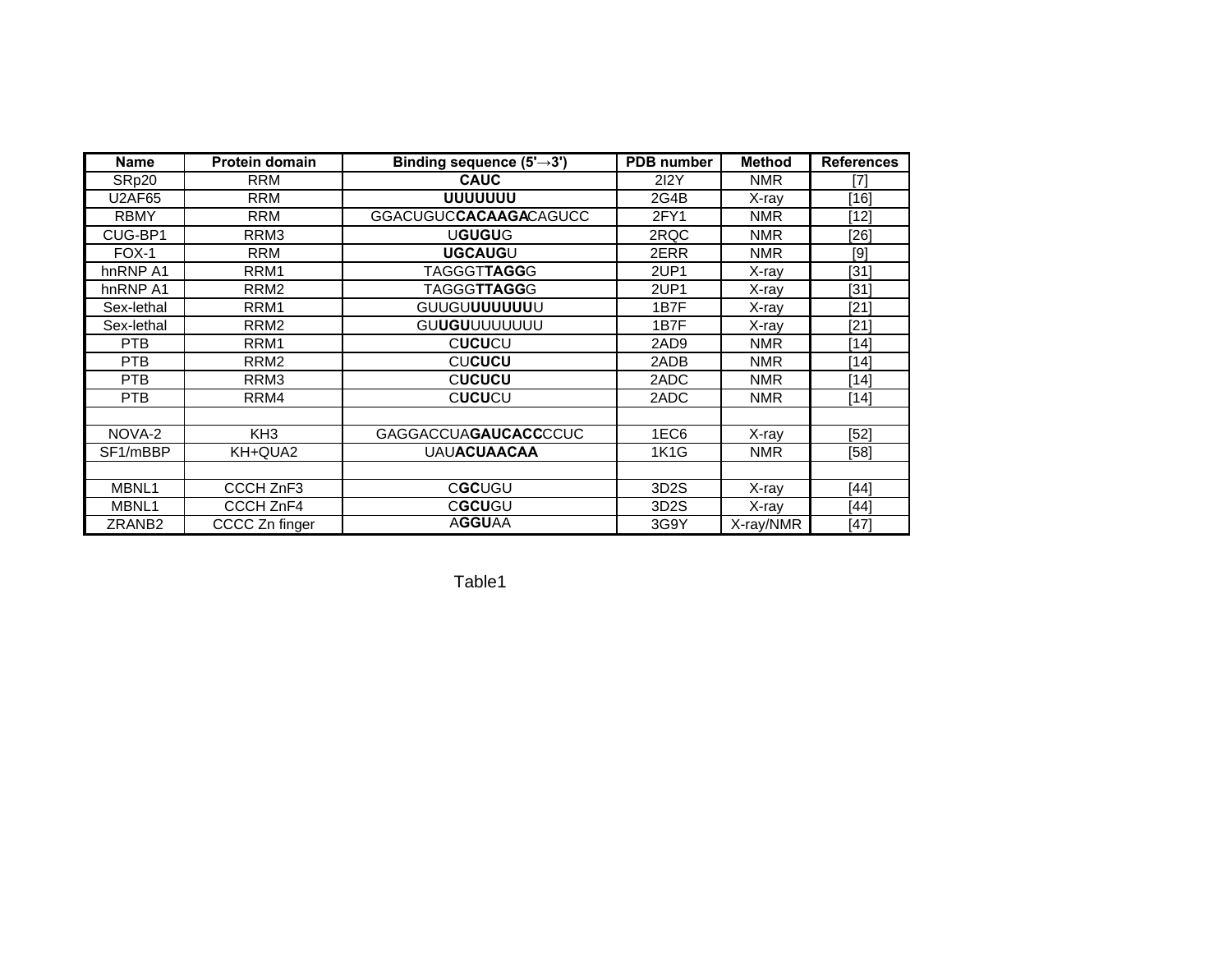## **RRM containing proteins**



## **KH domain containing proteins**



SLM2, Quaking

NOVA1, NOVA2

## **Zinc finger containing proteins**



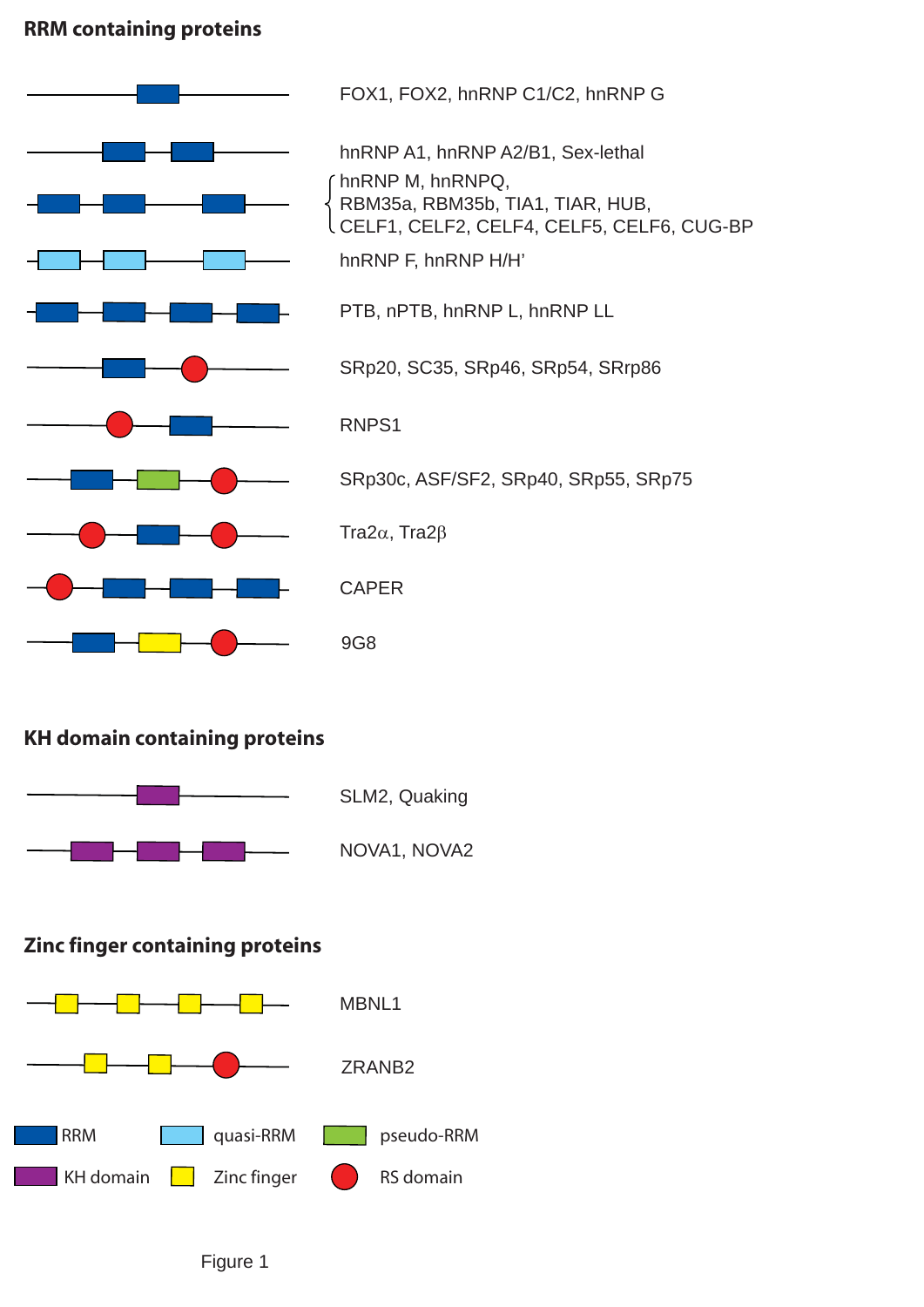

SRp20 RRM Fox1 RRM

RBMY RRM

Figure 2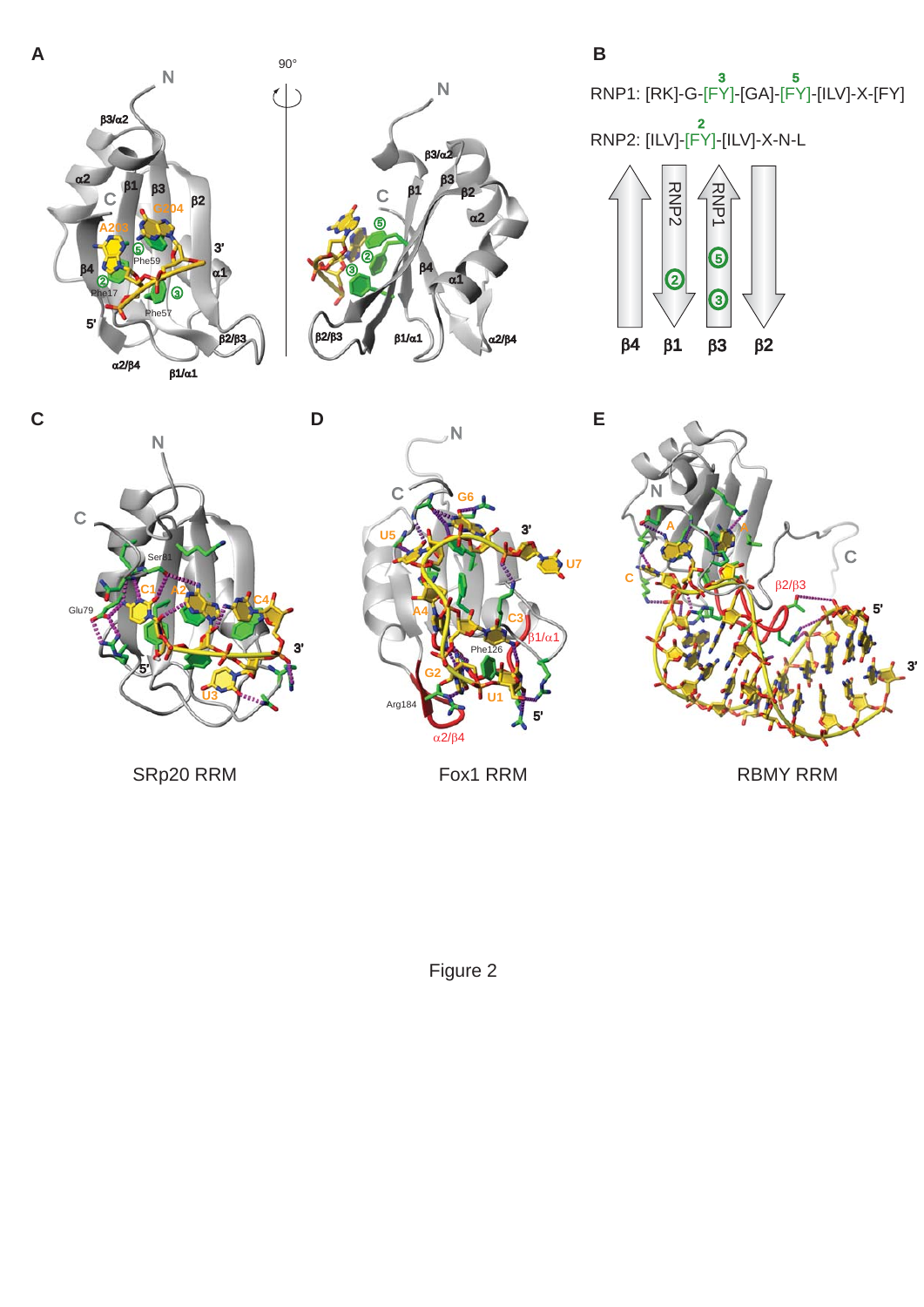**C**



PTB RRM3







U2AF65 RRM1

**D**



HuD RRM1+2 CUG-BP1 RRM3



PTB RRM2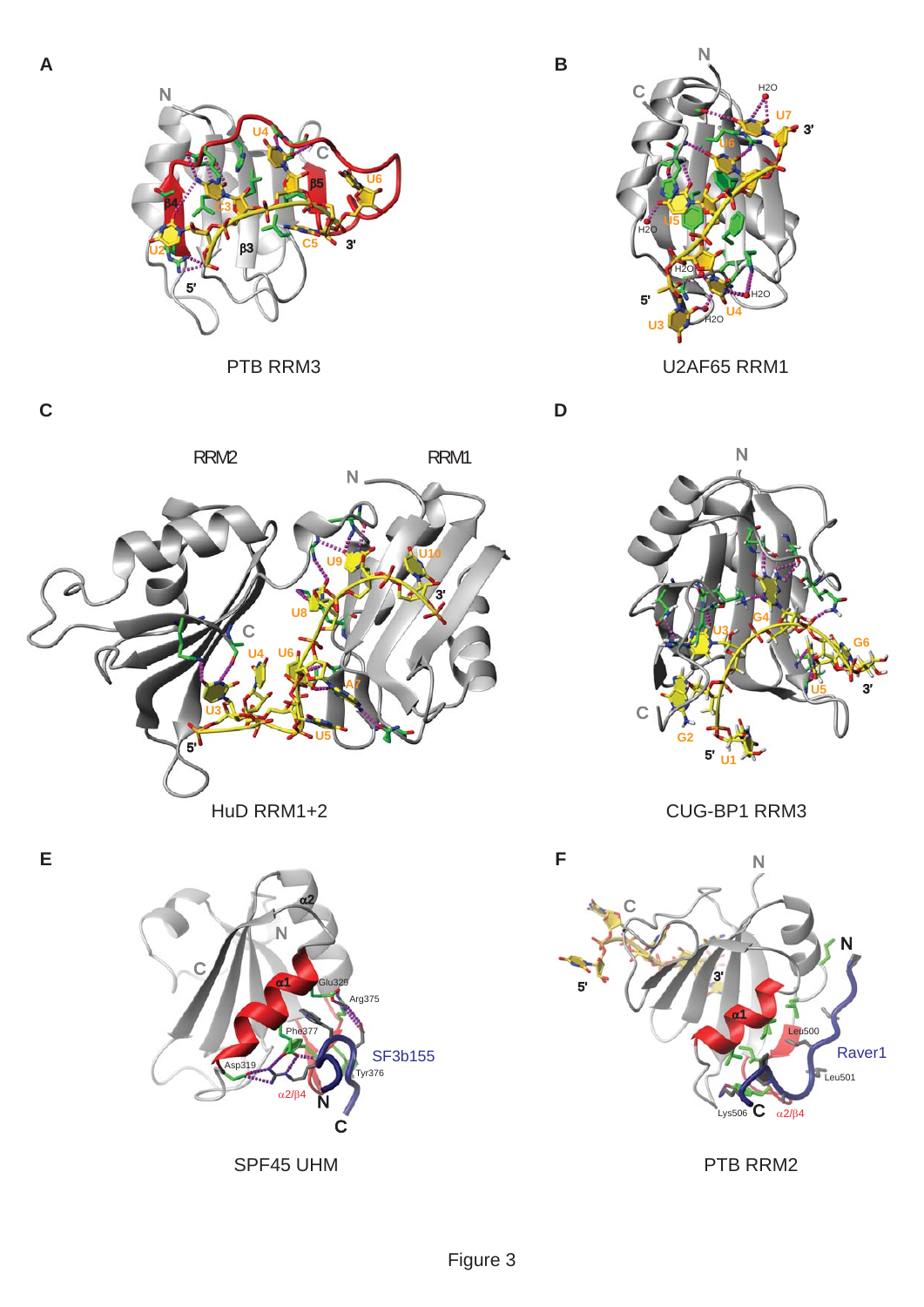

















**D**